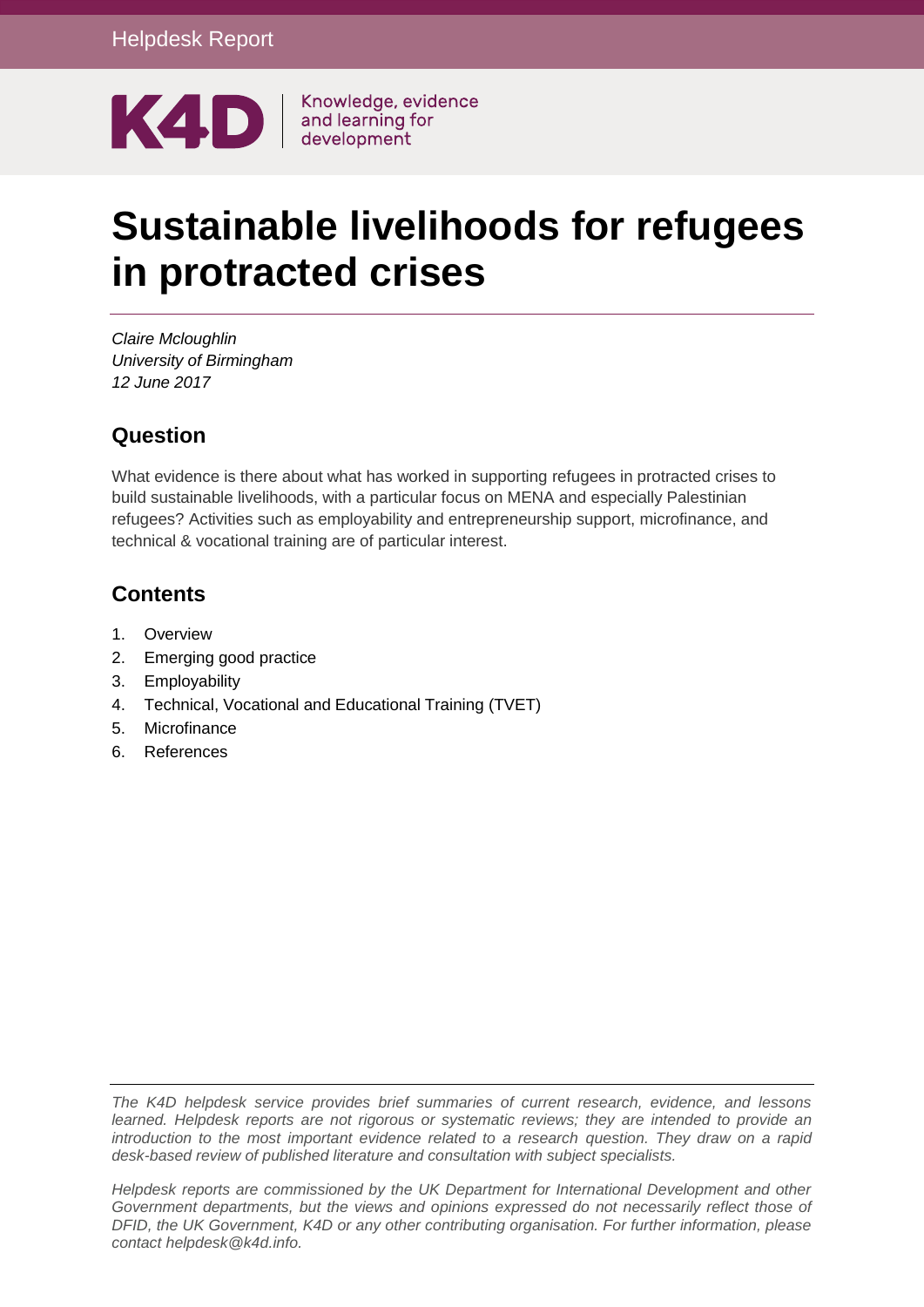## <span id="page-1-0"></span>**1. Overview**

This report summarises recent evidence on what works in supporting refugee livelihoods in protracted crises. Particular attention is given to the work of the United Nations Relief and Works Agency for Palestine Refugees in the Near East (UNRWA) in developing livelihoods for Palestinian refugees living inside and outside camps in the MENA region<sup>1</sup>. Refugee livelihoods programming is understood here as activities that promote wage employment or self-employment through skills and vocational training, microfinance, business development and job placement (Feinstein International Center, 2012).

Much of the literature in this area acknowledges the widespread constraints to livelihoods development in refugee settings. These include a disabling policy environment, low levels of social capital, poverty, and weak baseline levels of training and skills (See: Crawford, Cosgrave, Haysom, & Walicki, 2015; Jacobsen & Fratzke, 2016; Rohwerder, 2016). Measures to support self-sufficiency in situations of protracted population are often severely hampered by restricted freedom of movement, weak tailoring of interventions to local economic conditions, and the shortterm or the small scale nature of some programmes (Mcloughlin, 2013). The political context for supporting refugee livelihoods can also be hostile and prohibitive: host governments can be resistant to any form of livelihoods programming that promotes the ability of refugees to work and therefore compete with locals (Jacobsen & Fratzke, 2016).

While these constraints to livelihoods development are well documented, there is little available evidence of what works in addressing them. The evidence base is weak both in terms of its size and quality. Previous reviews have concluded there is both a lack of 'hard evidence and preponderance of very small-scale interventions' in this area (Crawford et al., 2015, p. 31). A widely-cited review in 2016 observed that very few independent impact evaluations have been carried out (Jacobsen & Fratzke, 2016, p. 11). Much of the data available in the public domain is limited to describing static *outputs* from livelihoods programmes in refugee settings – for example, number of target beneficiaries, or descriptive statistics of service uptake - with comparatively little consideration of longer-term outcomes on livelihoods, or wider collective impacts (ibid). In addition to these limitations, experts point out that since each protracted crisis offers its own challenges and constraints, it is probably not advisable to draw comparisons about what works across contexts (Crawford et al., 2015; Jacobsen & Fratzke, 2016). In view of these limitations, improving learning and practice regarding successful approaches to livelihoods development has recently been adopted as a key pillar of UNHCR's Global Strategy for Livelihoods, 2014-2018 (UNHCR, 2014).

The evidence base is weak both generally and with respect to UNRWAs activities in particular. In 2017, the UN Office of Internal Oversight Services (OIOS) conducted an evaluation of UNRWA's relevance, effectiveness and efficiency in promoting a decent standard of living for Palestine refugees 2010-2015 (UNESC, 2017). The mixed-method design included a meta-review of 42 evaluation reports, household and intercept surveys of a sample of refugees, field missions to Gaza, Jordan, Lebanon and the West Bank, and interviews with UNRWA staff. The evaluation concluded that overall 'although UNRWA has made gains in its monitoring and evaluation function, these functions are still underemphasized as tools to help UNRWA learn and improve' (UNESC, 2017, p. 2). The evaluation also concluded that UNRWA had been unsuccessful in

 $<sup>1</sup>$  In Jordan, Lebanon, Syria, the Gaza Strip and the West Bank, including East Jerusalem.</sup>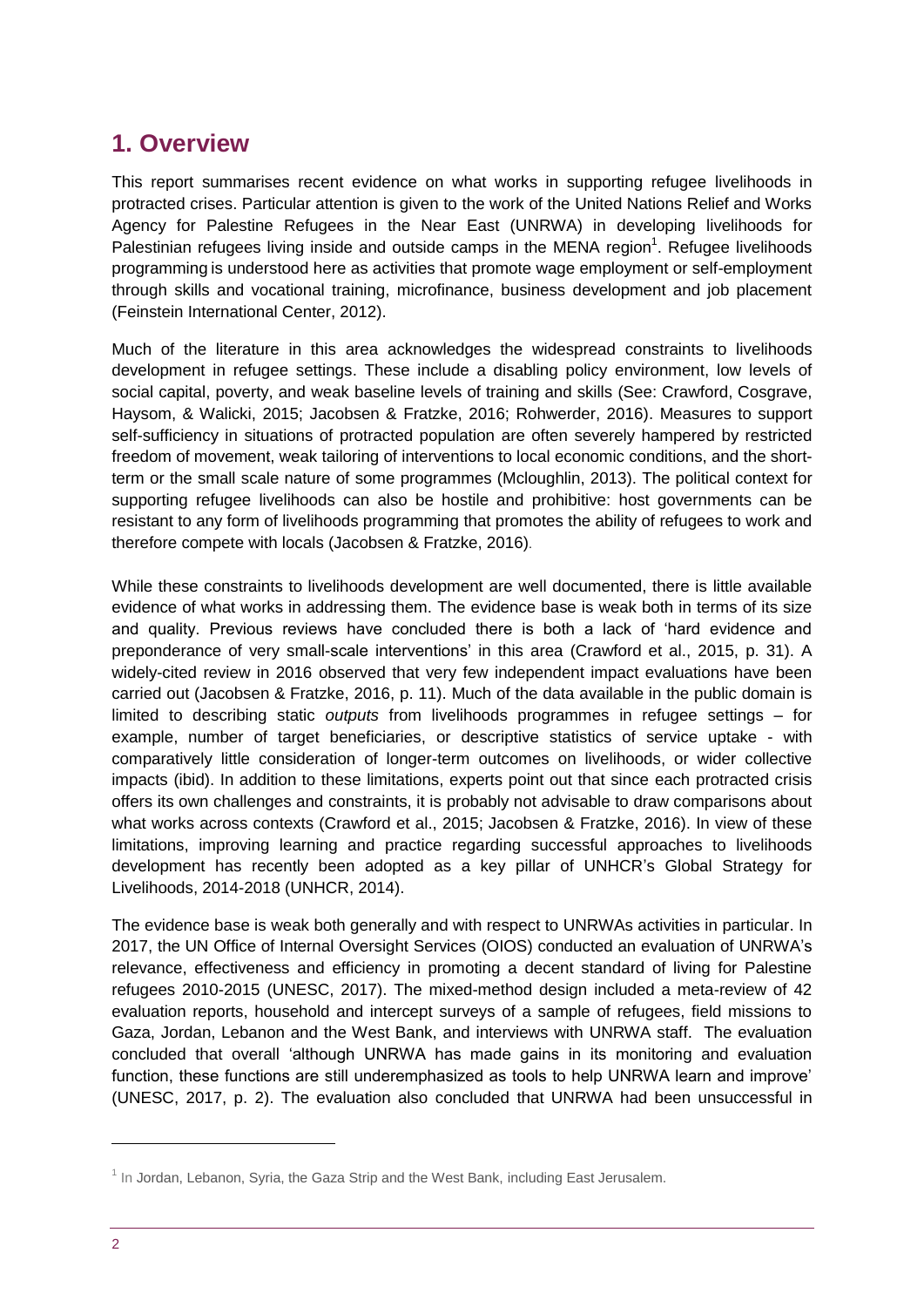promoting the shared goal of a decent standard of living within the agency (ibid). A combination of a precarious operating environment, restricted data availability and sub-optimal evaluation designs have all hampered the evidence base on UNRWA's impact on supporting Palestinian refugee livelihoods (ibid).

In light of these limitations, this report is also limited. It identifies only a handful of relevant evaluations of livelihoods interventions in protracted crises. While it is not possible based on this evidence to give any reliable account of 'what works', these evaluations do provide some indication that certain activities have seen positive results. In general, more holistic approaches that address structural barriers (e.g. integrating measures to secure housing or address land rights) while also promoting livelihoods and skills are advocated across the literature. At the same time, short-term, ad-hoc interventions (e.g. temporary employment opportunities) have been relatively discredited as having little durable impact.

Since there is considerable guidance-style literature available (in contrast to actual evaluations), this report begins with a brief synthesis of what is considered emerging good practice for working on refugee livelihoods in protracted crises. It then presents the limited evidence of the outcomes and impacts of UNRWA's and other agencies livelihoods programmes under three broad headings: Employability, Technical, Vocational and Educational Training (TVET) and Microfinance.

## <span id="page-2-0"></span>**2. Emerging good practice**

In 2015, ODI undertook a series of case studies on developing livelihoods in protracted displacement (Crawford et al., 2015). They identified four broad approaches to programming that can work in these settings:

- *Displaced people in urban settings:* In urban settings, restrictions on land rights, housing tenure rights and the insecure status of informal settlements can undermine livelihoods prospects. Livelihoods strategies have therefore been successful where they have addressed these barriers as part of a holistic approach. For example, insecure housing was found to be a major constraint to IDPs pursuing livelihood initiatives in urban settlements in Bosaso, Somalia. In this case, an agreement was developed between landholders, the local authorities and displaced people to allow for the upgrading of informal settlements. Host and IDP populations were engaged in the process, market incentives were provided to reluctant landowners to give secure tenancies, and the municipal government was engaged to upgrade services (Decorte & Tempra, 2010, *cited Crawford et al, 2015*). This type of *combined* approach to improving living conditions, access to land, and promoting rights and livelihoods has also seen some success under the UNHCR's Transitional Solutions Initiative (TSI)<sup>2</sup>, in Colombia.
- *Integrated income generation, employment and skills programmes:* Ad-hoc, vocational training and income generation schemes that target only a small number of beneficiaries have been discredited in the literature (Crawford et al., 2015). Many have failed to consider the market viability of the skills being imparted, the educational, social and psychosocial barriers facing refugees, lack expertise in lending or grants, or fail to forge

 $^2$  See: [http://www.unhcr.org/uk/partners/partners/4e27e2f06/concept-note-transitional-solutions-initiative-tsi-undp](http://www.unhcr.org/uk/partners/partners/4e27e2f06/concept-note-transitional-solutions-initiative-tsi-undp-unhcr-collaboration.html)[unhcr-collaboration.html](http://www.unhcr.org/uk/partners/partners/4e27e2f06/concept-note-transitional-solutions-initiative-tsi-undp-unhcr-collaboration.html)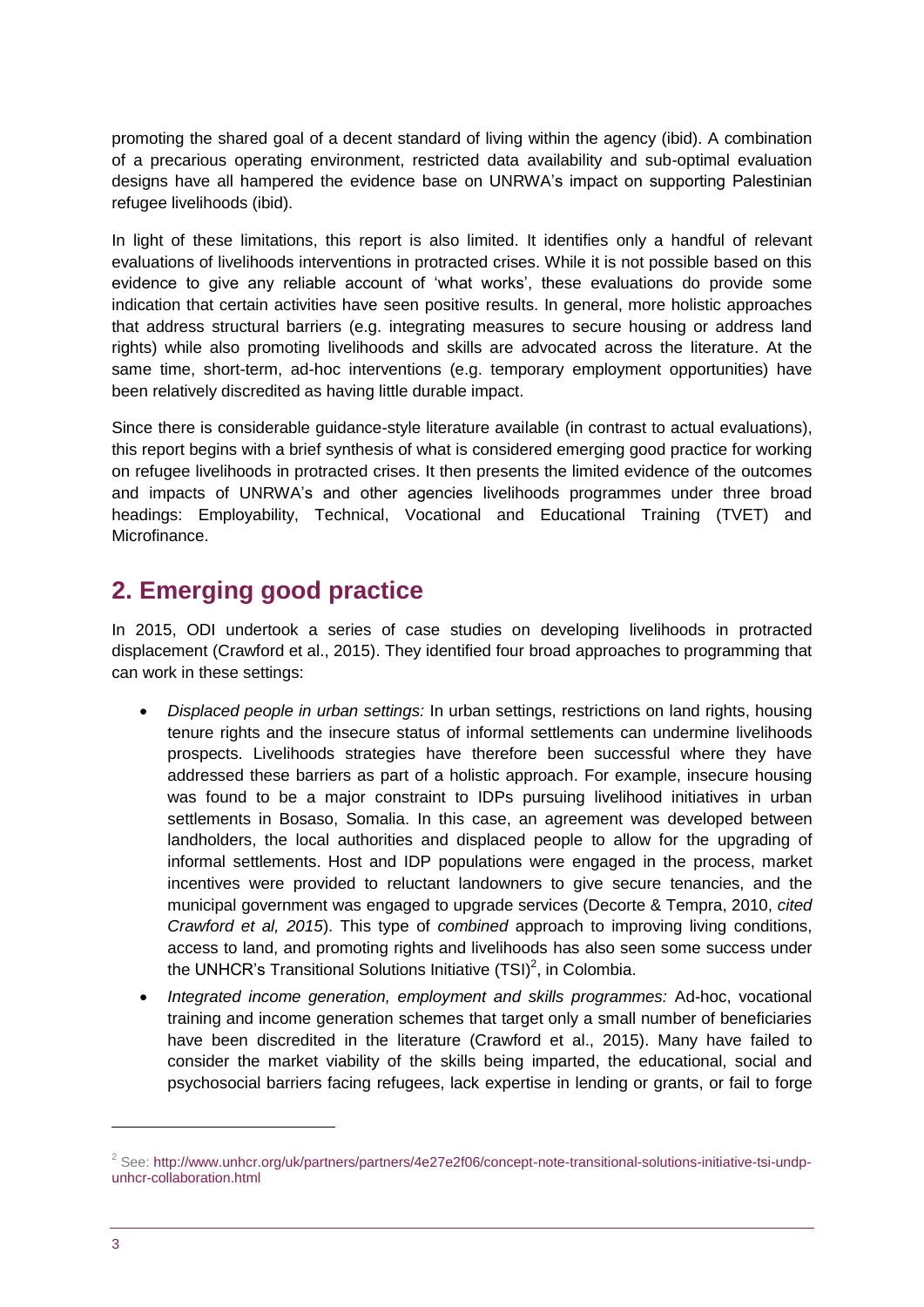sufficient links with the private sector. Programmes can achieve some success when they avoid these pitfalls. For example, in Colombia, a CHF International programme that provided a mix of emergency short-term employment (community infrastructure), vocational training and job placements and small grants and technical support for microentrepreneurs saw some success. Intensive psychosocial and life skills support was also an important component of the programme. The programme supported IDPs to establish livelihoods and contributed to improving their self-reliance, while at the same time countering stigmatisation and negative perceptions by including other vulnerable people. It was tailored to the existing market, and incorporated both the public and private sector.

- *Predictable safety nets and basic social services:* Where opportunities for direct support to income generation are impossible, supporting education, nutrition and food security can still play a crucial, indirect, role in building livelihoods (Crawford et al., 2015). A short ODI case study on refugees in Jordan concluded that UNRWA's safety net is vital for helping to *indirectly* support Palestinian livelihoods (ODI, 2015). Likewise, UNHCR (2014) promotes basic consumption support in cash and/or in kind until self-reliance benchmarks are met. It also advocates replacing or recovering productive assets as early as possible after crisis (ibid).
- *Integrated regional and country development approaches:* The World Bank's Global Program on Forced Displacement (GPFD) $<sup>3</sup>$  is now calling for a more holistic, longer-term,</sup> response to building refugee livelihoods. This may include, for example, obtaining political support at the regional and national level to provide major regional infrastructure investments.

Across the policy and practice literature, a number of other themes recur about good practices for programming in this area. These include:

- *Promoting the right to work:* This is a key pillar of UNHCR's refugee livelihoods strategy (UNHCR, 2014). Refugees are considered better able to contribute fully to local communities when they can work legally, access resources and services, create businesses, and pay taxes. To this end, UNHCR aims to pursue greater dialogue with authorities, engage local business, and invest more in institutions to benefit the entire community (ibid).
- *Advocacy and policy dialogue:* In hostile political situations, advocacy may have to be carefully calculated and co-ordinated between agencies to avoid provoking a negative response from government (Feinstein International Center, 2012). UNHCR has committed to defining more specific targets for building a favourable policy environment  $(UNHCR, 2014)<sup>4</sup>$ . Specifically, it suggests commissioning research that can establish an

 $3$  See the annual progress report of this programme here:

[http://documents.worldbank.org/curated/en/992511468188334776/Global-Program-on-Forced-Displacement-](http://documents.worldbank.org/curated/en/992511468188334776/Global-Program-on-Forced-Displacement-GPFD-annual-progress-report-January-2014-June-2015)[GPFD-annual-progress-report-January-2014-June-2015](http://documents.worldbank.org/curated/en/992511468188334776/Global-Program-on-Forced-Displacement-GPFD-annual-progress-report-January-2014-June-2015)

<sup>&</sup>lt;sup>4</sup> Issues for dialogue with national and local authorities include: 'recognition of diplomas and professional certifications, access to land and productive natural resources, access to work permits, freedom of movement, freedom of association, access to financial services, access to training and learning opportunities, access to formal and informal employment, right of business ownership and membership in business associations' (UNHCR, 2014, p. 20).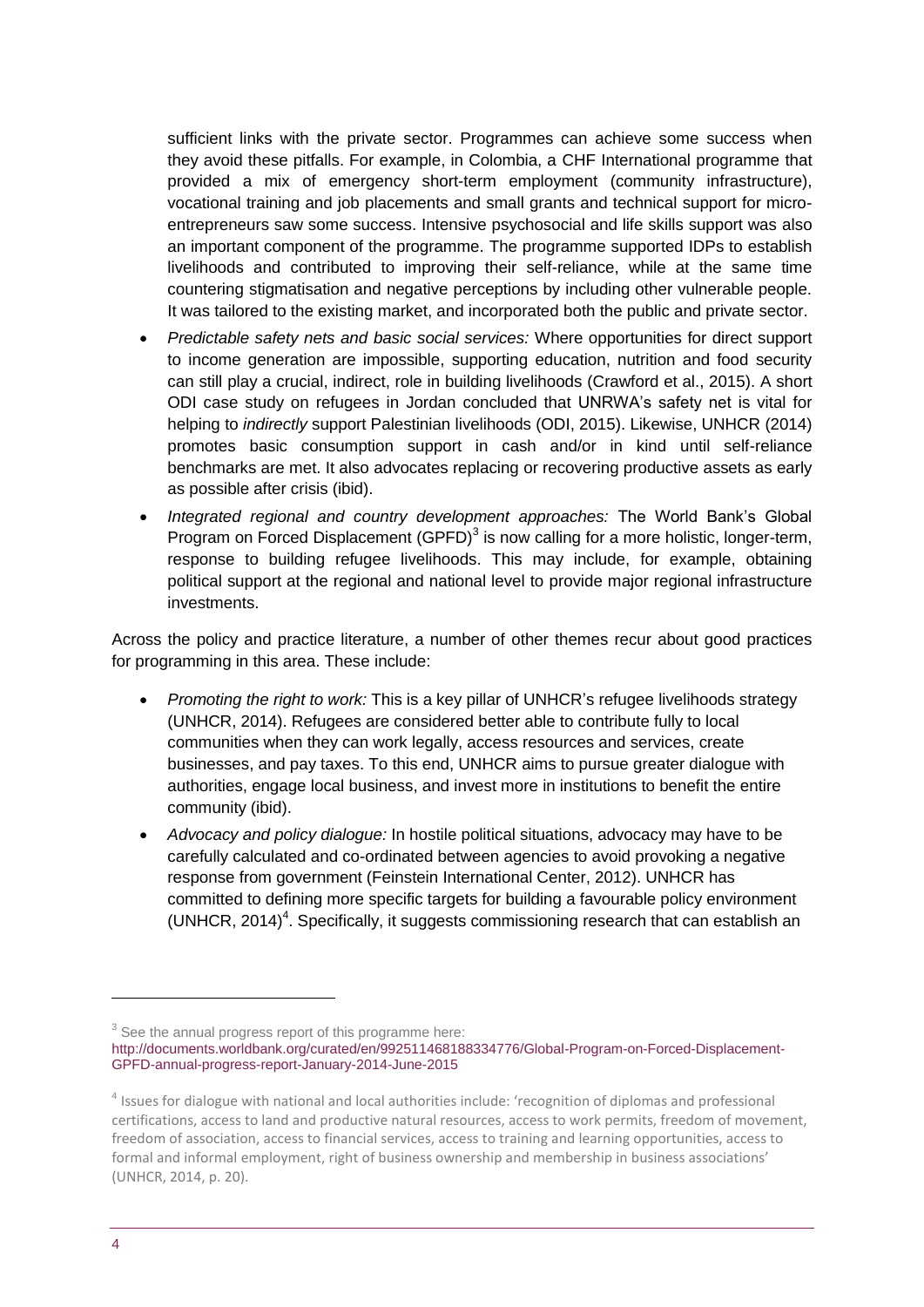evidence-base on the economic contribution of refugees to local economies and host communities.

- *Adopting an inclusive approach:* Leading agencies argue that all livelihoods programming should adopt an inclusive approach that targets both nationals and non-nationals (refugees, migrants, host communities) so as to avoid parallel programming (Feinstein International Center, 2012). Such joint programming can in theory reduce antagonism between communities, helping to dispel any government resistance in the process, and also create opportunities for refugees to build networks and capital outside their communities.
- *Using a graduated (or laddered) approach:* Livelihoods programming should be calibrated to the stages of community skill development. Refugees at different stages of transition – whether coping, adapting or accumulating – will require different types of intervention (Feinstein International Center, 2012).
- *Linking along the value chain:* Joining up different types of interventions for example, microfinance with business development - is considered key (Feinstein International Center, 2012). This includes, for example, pairing mental and physical health interventions with livelihoods programming where necessary.
- *Promoting self-reliance:* Kamau and Fox (2013) develop a theory of change and set of interventions they argue would underpin more effective self-reliance programming, with the ultimate goal of helping refugees to cope, adapt and thrive wherever they settle. They recommend donors should engage in more partnerships with government and the private sector, conduct more rigorous baseline analysis, and also undertake political economy analysis to understand how power dynamics affect the livelihood options of refugees and IDPs. More specifically, they advocate the supply of cash instead of food transfers (which are traded for cash anyway), to enable more refugees to engage in lucrative cross-border trade, and encourage them to move out of camps (Kamau and Fox, 2013).
- *Context assessment and planning:* Jacobsen and Fratzke (2016) argue that failure to account for political, practical and economic barriers are the main reasons why livelihoods programmes for refugees fail. Tools such as Emergency Market Mapping Assessment can help tailor specific labour market interventions, can be useful (ibid). UNHCR is advocating better use of available data about the refugee population and the economy, better targeting, selection of partners that take a market-oriented, longer-term approach, and stronger monitoring and evaluation (UNHCR, 2014).

## <span id="page-4-0"></span>**3. Employability**

Cross-country reviews stress that the ability of donors to connect refugees with employment ultimately depends on the availability of jobs in the local economy (Jacobsen & Fratzke, 2016). In general, employability programmes have failed where they haven't provided training that matches the local economic environment. In contrast, a project with Iraqi women in Jordan was deemed successful partly because it adapted to labour market restrictions; rather than training women to enter wage employment that was ultimately unattainable for them, it focused on helping them to develop home-based businesses (ibid).

Assessments of UNRWA's activities to support a decent standard of living for Palestinian refugees are mixed. In a survey carried out in 2015, a significant portion of UNRWA staff (41 per cent) reported the agency's work on providing a decent standard of living had become somewhat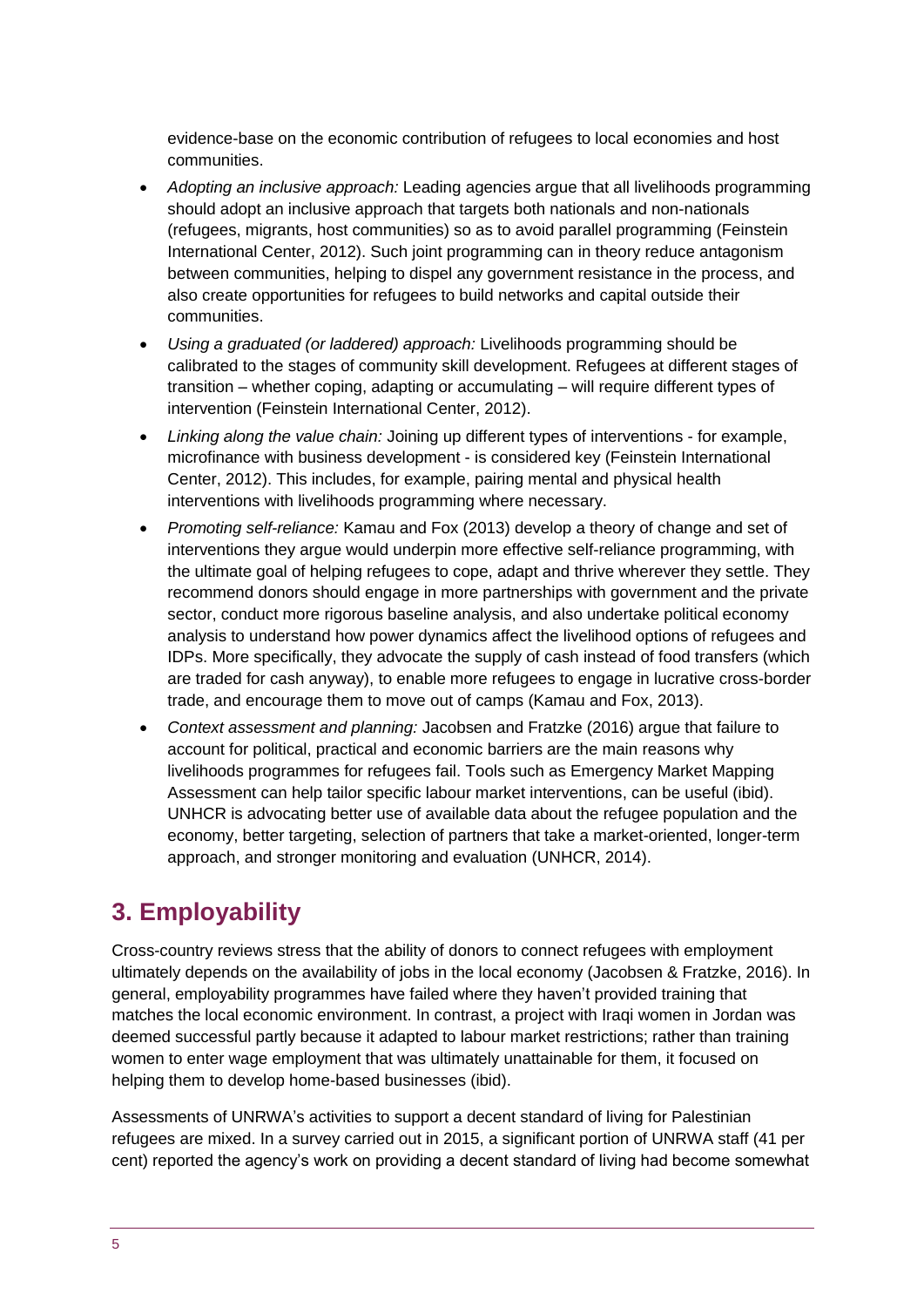less effective since 2010. While 51 per cent thought UNRWA was 'very' or 'somewhat' effective in increasing employability and livelihoods, 49 per cent thought it 'somewhat' or 'very ineffective'. The majority cited austerity measures along with rising needs among the refugee population for these ratings (UNESC, 2017, p. 14).

A recent survey of livelihoods of Palestinian Refugees in Lebanon (PRL) found the majority of employed refugees work in low-paying, low-skilled jobs and often subject to harsh, exploitative and insecure working conditions (AUB, 2015). As of 2015, the unemployment rate among PRL was 23 per cent (a significant increase from the 2010 rate of 8 per cent); this rate is around 31 per cent for women (AUB, 2015). Youth employment among Palestinian refugees is higher, at around 57 per cent (AUB, 2015, p. 181). Moreover, employment restrictions mean higher levels of education and training do not necessarily have a positive impact on employment levels (ibid).

#### **Engaging Youth (EY) Project, UNRWA Syria**

This multifaceted project aims to build the resilience of, and improve employment outcomes for young Palestinian and Iraqi refugees living in Syria. It provides continuing education, career guidance, business development support, and life skills training. In 2012, the project was externally evaluated using a combination of direct observation, key informant interviews, small scale surveys and focus groups. The evaluators concluded that overall, there was insufficient data on the main objective of improving young refugees' chances of finding long-term employment. However, some of the activities were reportedly successful in achieving shorterterm outcomes, as follows:

- *Youth employment centre*: Located within the largest Palestinian camp in Syria, this provided a focal point for young people to congregate and access employment services. The centres' visibility was considered important to the overall cohesion of the project.
- Short-term vocational courses: A range of short-term courses<sup>5</sup>, previously only offered through UNRWA's Training Centre in Damascus (DTC), were extended to all 12 camps in which Engaging Youth operates. These courses proved popular and achieved the target number of beneficiaries (3273 Palestinians and Iraqis enrolled in vocational courses, out of which 2986 graduated). In the evaluation survey, 63 per cent of the 300 youth who attended short courses believed it had improved not only their career situation, but their personal and professional development. Trainees felt the courses were in areas that were both of interest to young people, and tailored to the employment market. Around 36 per cent of trainees had secured employment at the time of the survey. The evaluators concluded that 'this is a considerable result in a period of political instability and with economic challenges that Syrian industries faced during the second year of the project' (UNRWA, 2012, p. 48). The evaluation recommended that vocational courses include a two-week mandatory work placement, and that a central agency be established to work with the private sector to source employment opportunities. It also recommended that in future, the vocational training component should be merged with the career guidance component, since these are cross-cutting.

-

<sup>&</sup>lt;sup>5</sup> AC and refrigerator maintenance: Accountancy, Auto Cad, Banking, Child Care, Clothing Technology, Computer Maintenance, Electricity Technology/PLC, Executive Secretary, Graphic Design, Hairdressing, Beauty Care, Marketing, Mobile Phone Maintenance, Web Design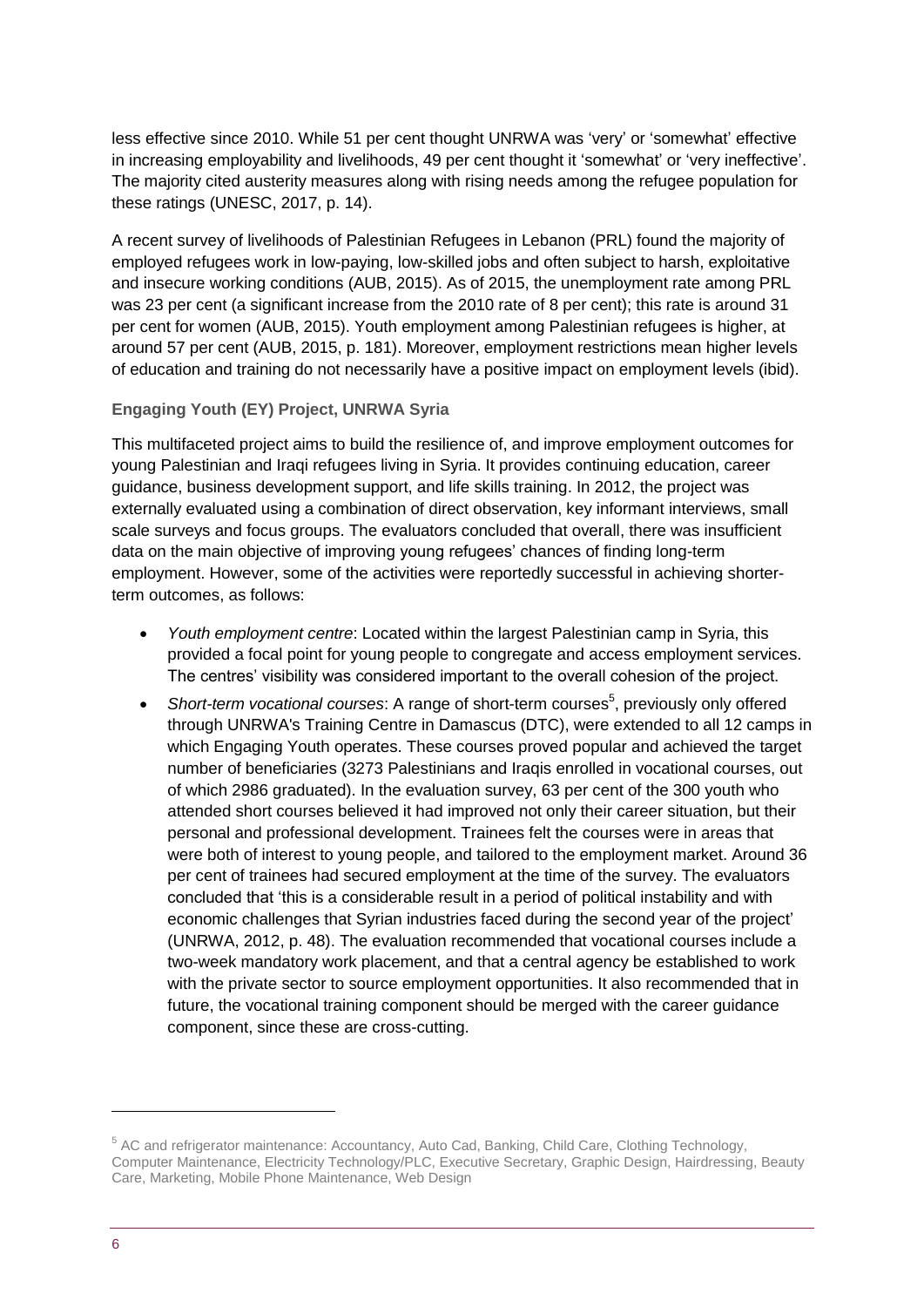- *Graduate training courses:* were also offered, at which attendance was good around 88.9 per cent of graduates attended more than half of the courses and 88 per cent rated themselves as having felt good about their results in the exam. The evaluation survey found that 79 per cent of graduates believed the training offered matched market needs. Three months after graduation, 552 out of 1303 graduated Palestinian trainees were employed - around 42 per cent.
- *Career guidance centres:* These centres aimed to provide young job-seekers with the tools and skills to identify and pursue their longer-term career goals. In practice, career guidance involved individual counselling sessions (one to one sessions to create a career plan) and group workshops on employability skills. Six modules were taught: selfawareness, professional communication, negotiation and problem solving, job search techniques and CV writing. The results were moderately positive. More than 20 per cent of job seekers who went through career guidance found a job though direct referral (143 people) or on their own (249 people), despite the prevailing climate of economic uncertainty and associated fluctuations in the job market. In a survey of 214 beneficiaries, 90 per cent reported the career guidance program had increased their selfconfidence, particularly when seeking jobs in the private sector (UNRWA, 2012, p. 53).
- *Entrepreneurship development:* Intensive business skills training courses were delivered according to a CEFE approach (Competency-based Economies for the Formation of Enterprise) developed by  $GTZ^6$ . During focus group discussions, beneficiaries stated that the training provided them with concrete tools and business ideas, and helped them to manage their business. The project also incorporated an advocacy campaign to raise awareness of entrepreneurship, entitled "Start your business, start your life". Through posters, group discussions and social media (Facebook), it aimed to highlight the benefits and the risks of entrepreneurship as well as to change perceptions surrounding micro-credit. The impact of this component was not evaluated. The evaluators suggest future campaigns should capitalise on previous success stories and integrate them into awareness-raising sessions.

As elsewhere, data management somewhat impaired the monitoring and evaluation of this project. Evaluators noted that data was collected by numerous individuals working on different components of the overall project. This type of data was 'not compiled in a way that could produce statistical interpretation or offer a way to track the progress of the youth in the different departments over time'. The evaluators suggested that in future, the project might usefully track outcome indicators that would highlight the link *between* the components. For example, the number of youth volunteers employed following career guidance support and/or vocational training; or the number of participants in adult classes with a child or sibling participating in other activities.

#### **Job Creation Programme, UNRWA, Gaza**

The Job Creation Programme (JCP) provided cash to professional, skilled and unskilled refugees in exchange for short-term work assignments. Employment was contracted directly by UNRWA Field Offices for internal and external assignments of between three to twelve months. The programme was funded out of an emergency (as opposed to general) fund. It was evaluated in

<sup>&</sup>lt;sup>6</sup> Covering Conduct situational and SWOT analyses, marketing plan, production and costing, organization and management plan, a financial plan, the business plan.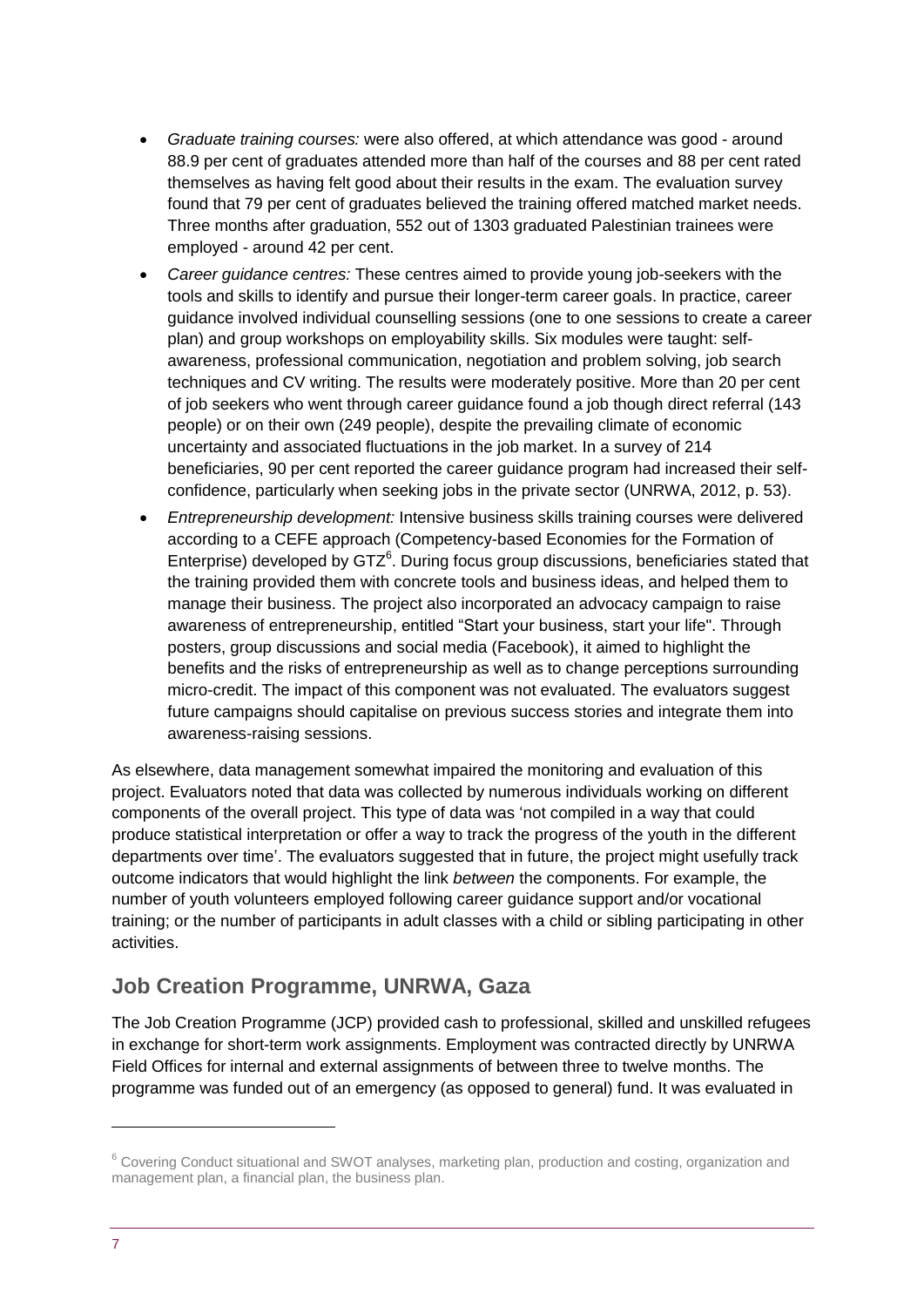2015 using a mixed methods design based on consultations, data analysis and focus group discussions. The evaluators concluded JCP did not create jobs and had little impact on food security or alleviating poverty. They also observed weaknesses in monitoring and evaluation concluding it was not possible to quantify the programmes' impact 'due to a lack of poverty and food insecurity data' (PAI & ATOS Consulting, 2015, p. 3). The evaluators recommended that in future, UNRWA must move beyond measuring outputs, to evaluating outcomes.

The programme's gender component was considered successful. Through the JCP, women in Gaza were given opportunities to work in non-traditional positions (packing factories, agricultural sector) previously culturally restricted to men. Overall, however, the programme's impact was limited by prevailing structural poverty and Gaza's economic blockade. Evaluators also partially attributed limited results to some of the programme's design features, including:

- No systematic exclusion/inclusion of eligible groups. UNRWA had used complaints boxes and community outreach officers to try and safeguard against exclusion of eligible groups.
- Operating with a short-term perspective. Most beneficiaries only received income from JCP for a short period. Evaluators concluded it was unrealistic to have expected a cash-for-work scheme to improve food security, given the very short-term nature of the inputs.
- Feedback from JCP beneficiaries was negative, perceiving the jobs as too shortterm, distributed unfairly, and with long waiting times. The reported average waiting time for a three month position was between five and seven years.

Based on these findings, evaluators recommended DFID withdraw funding from JCP, and suggested DFID funding might have a more sustainable impact on poverty if disbursed through the General Fund.

The programme was later evaluated using mixed methods, including longitudinal survey data (TRANSTEC, 2016). As above, this evaluation also found that evidence of JCP's impact on wider socio-economic trends and household security was limited. Nevertheless, it concluded that the programme was effective as a 'resilience programme', meaning it developed individual capacity to cope with shocks. That was because it reduced individual debt and improved food security for most participants. Participants were also positive about the programme's impact on their standing in their families and communities. Surveys found that 30 per cent of survey respondents from the first cohort, 19 per cent from the second, and 69 per cent from the third were either part or full time employed 6 months – a year after the end of their contract. Analysis of respondents' self-esteem/self-concept showed minimal change for the first two cohorts and a positive increase for the third cohort, which the evaluators attributed to the much higher employment figures in that cohort. There was also evidence that there was a positive increase in capital investments among participating businesses when compared with non-participating businesses from the same sectors. This was attributed to the gains that business made from 'free labour', which in turn prompted them to become better at managing and investing in their businesses.

The two contrasting evaluations of the same programme perhaps reflect the different perspectives on the programme's success criteria. The first evaluates the impact primarily on poverty mitigation and food security, whereas the second looks at a wider range of criteria, including impacts on participating businesses. It is important to note that while the JCP may be expected to have some positive livelihoods related impacts, it is essentially set up as a poverty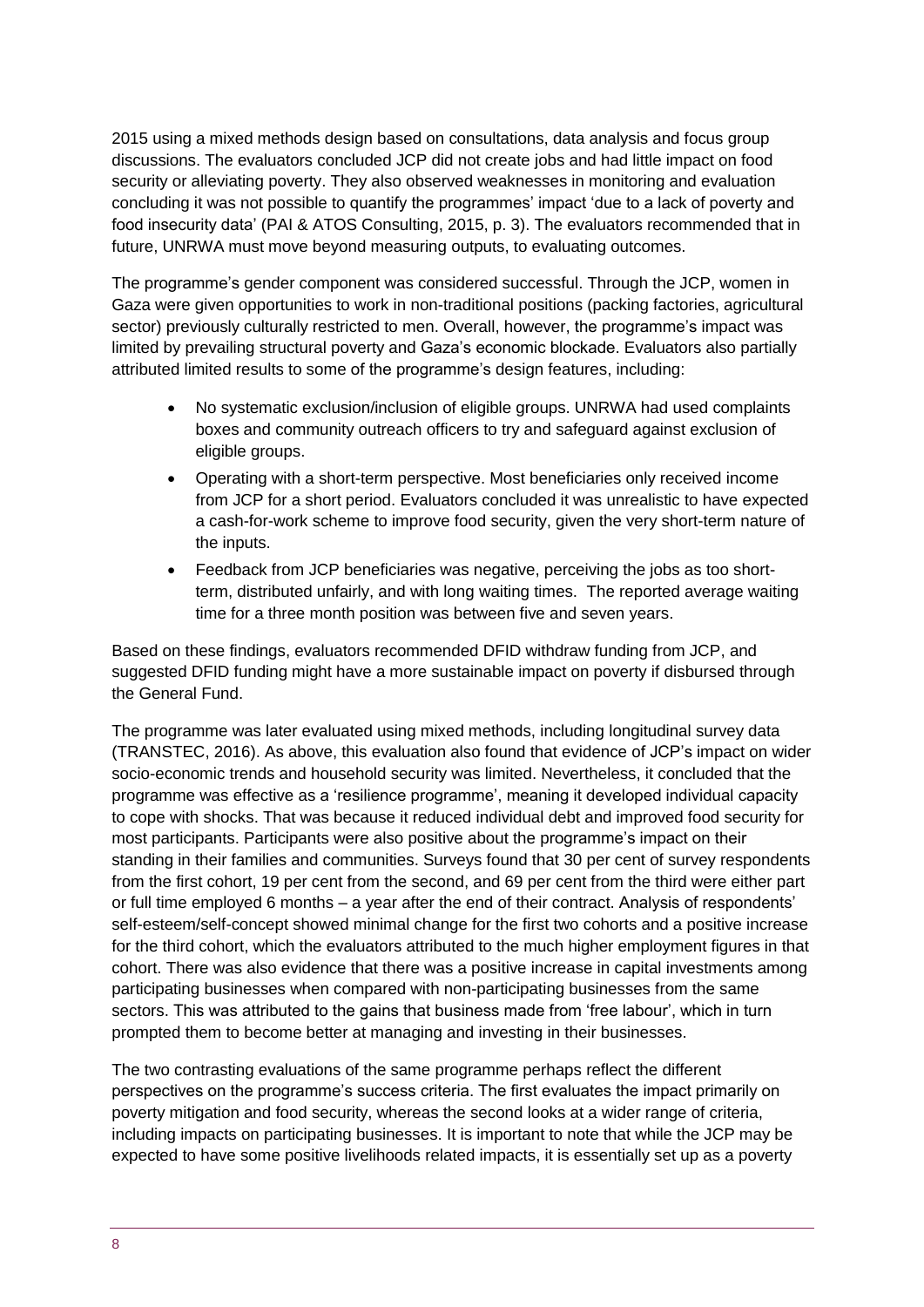mitigation programme. UNRWA also run various other programmes and projects directly and indirectly creating employment opportunities for Palestinian refugees, but no evaluation evidence was available.

More generally UNHCR's 2014-2018 strategy advocates employing refugee workers in relief efforts wherever possible, including building, camp management and maintenance, and provision of essential services including food distribution, health, education, and protection-related functions (UNHCR, 2014). It argues that 'while employment may be temporary, it contributes to helping refugees maintain their assets and develop new skills' (UNHCR, 2014, p. 28).

## <span id="page-8-0"></span>**4. Technical, Vocational and Educational Training (TVET)**

UNHCR advocates a range of TVET activities for refugees, from language and IT training, lifeskills and employability training, to entrepreneurship training, to the provision of locally recognised diplomas (UNHCR, 2014). It is also, more recently, seeking to develop new ways of providing employment online, through data-outsourcing and 'microwork' (a series of small tasks that contribute towards a larger project and are completed by many individuals over the Internet) (ibid).

In 2016, a conference of donors working in MENA concluded that improving the quality of TVET is imperative for increasing graduate employability, as well as ensuring higher demand for TVET (UNICEF, 2016). The conference noted that TVET is currently 'associated with low quality education that does not provide concrete prospects for employment' (ibid, p. 15). It also found evidence of employer dissatisfaction with young TVET graduates (ibid, p. 15). The main reasons for this were poor technical knowledge and inadequate soft skills. Providing better life skills education was therefore a major recommendation of the conference.

Evidence from elsewhere suggests that TVET activities may be more impactful in locations where refugees have the right to work and the economy is functioning, such as Jordan. In less enabling circumstances, labour market restrictions can hamper the sustainability and success of technical and vocational education and training (UNESC, 2017). There is also potted evidence that the impact of TVET interventions is reduced where they only target a small number of beneficiaries relative to the overall size of the camp population. A qualitative evaluation of UNHCR's response to the protracted crisis of Eritrean refugees in Eastern Sudan noted that although a range of vocational and skills training were being provided in some camps (e.g. in car mechanics, auto-electricity, driving, and computer literacy and advanced tailoring), their impact was limited by their small scale relative to the overall size of the camp population (Ambroso et al, 2011). The evaluation team also raised concerns about how realistic it was that trainees would be able to apply these skills in practice, given the high levels of underemployment in the local economy, coupled with widespread discrimination against Eritreans in the workforce. Nevertheless, the evaluation observed that these programmes had some less tangible benefits in terms of building community solidarity and individual self-efficacy (ibid).

There is very little evaluation of UNRWA's TVET activities available in the public domain. UNRWA provides Palestinian refugees with technical and vocational education and training in difficult contexts characterised by high unemployment, especially among youth<sup>7</sup>. There is some

 $^7$  Unemployment rate estimates for 15-24-year-olds: 33.4 per cent (Jordan), 39.8 per cent (Gaza and the West Bank combined), 21.6 per cent (Lebanon), 28.5 per cent (Syrian Arab Republic). *Source*: International Labour Organization, ILOSTAT, (cited in: UNESC, 2017, p. 12).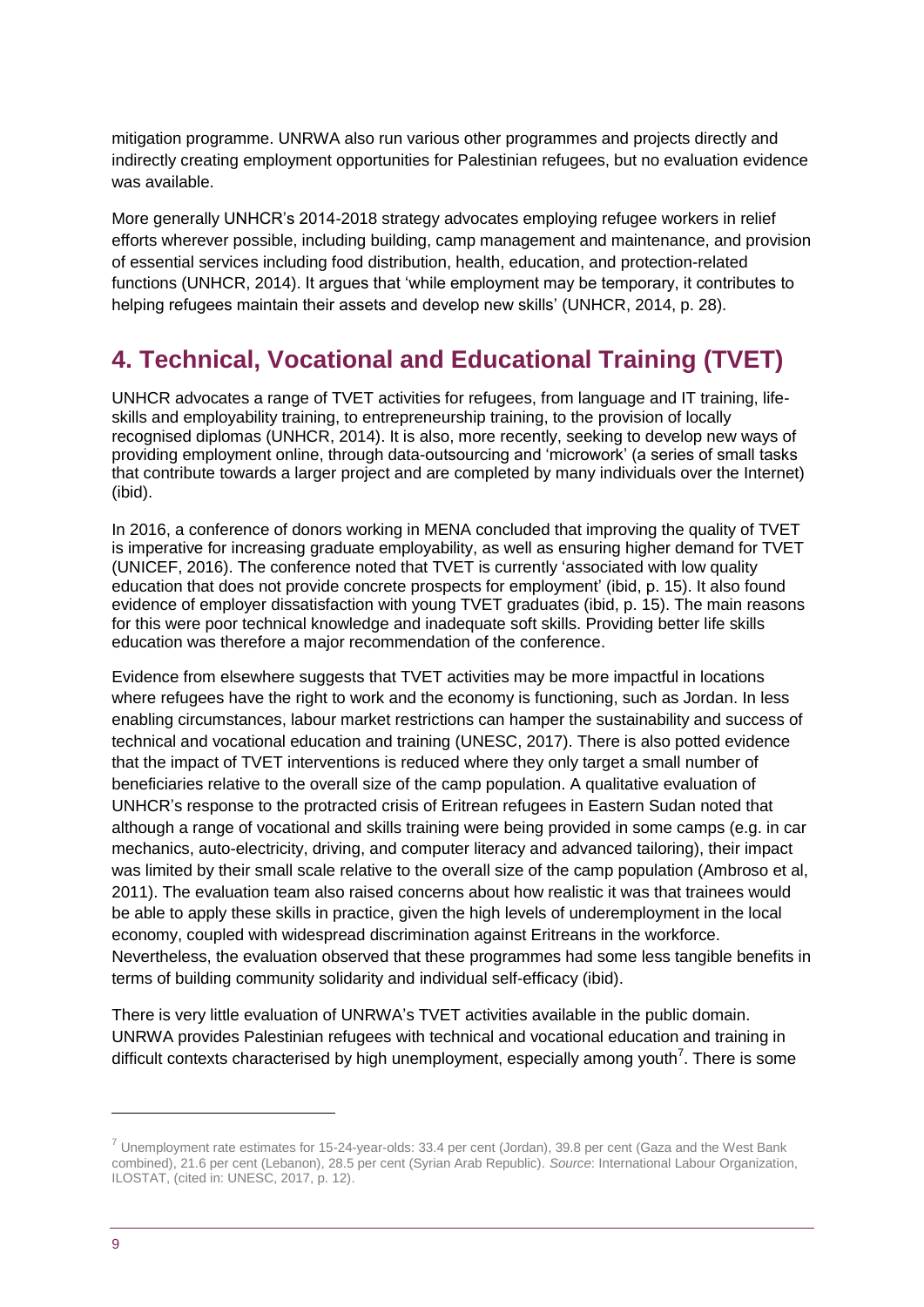evidence that TVET is rated favourably by respondents. The OIOS reported in 2012 that among survey respondents who received UNRWA training, satisfaction with TVET is high: 85 per cent were satisfied with their experience, while 94 per cent reported that it would likely help them secure employment (UNESC, 2017). Specifically, when asked "To what extent will the training you received help you secure employment in the future?", 51 per cent of respondents reported 'very much' and 43 per cent 'somewhat' (UNESC, 2017, p. 20). This is also reflected in the positive assessment among UNRWA staff. When asked "How effective would you say UNRWA has been in each of the following specific programmatic areas (TVET, microfinance) over 2010- 2015?", TVET was rated more highly than microfinance services.<sup>8</sup> There is also evidence that employers are satisfied. According to UNRWA's 2016 annual report, employers across Gaza, the West Bank, Jordan and Lebanon are satisfied with the quality of TVET graduates (based on a survey of 400 employers of graduates from the UNRWA TVET programme who rated them a mean of 2.07 on a scale of 0-3) (UNRWA, 2016, p. 36).

In its 2016 annual report, UNRWA reported it is developing effective partnerships for engaging youth and developing their skills for employability (UNRWA, 2016). In the West Bank, for example, it has built capacity for volunteerism and public speaking. In Jordan, it has focused on IT skills. In Lebanon, it has trained 270 Palestine refugee youth on leadership, team building and community needs assessment. The outcomes of these activities are not reported however. In general, available data suggests that employment rates for graduates of UNRWA technical and vocational education and training programmes declined between 2010 and 2015 (UNESC, 2017). The number of graduate training contracts awarded has been increasing since 2012, from around 11,000 to 27,000 (UNESC, 2017, p. 14).

Data gaps combined with a rapidly shifting context make it challenging to attribute changes in employment and livelihoods to specific interventions. Accordingly, in 2017 the OIOS noted that 'while the data for technical and vocational education and training and job creation programme/graduate training programme point to the employability of those participating in UNRWA interventions, they do not factor in the overall need for employability interventions, rendering it impossible to gauge the contribution of UNRWA to increasing overall employability across the entirety of its targeted population' (UNESC, 2017, p. 14).

#### **Palestinian Livelihood Project, Lebanon (World Vision)**

This project, implemented by World Vision Lebanon (WVL) in partnership with the Palestinian Arab Women League (PAWL), aimed to improve the livelihoods of vulnerable families living in Palestinian refugee camps. It operated between 2012-2015, targeting a small group (1400) of women and families. It developed Community Business Councils (CBCs) and Business Networks (BN) in the Burj Al Chemali and Al Bus refugee camps (World Vision, 2016).

The intervention was subsequently evaluated through surveys and focus groups. The evaluation measured two outcomes: i) *The targeted Palestinian community has increased access to microloans and embedded Business Development Services and ii) The targeted Palestinian community has improved business development knowledge and skills, business networks and environment.* Over the course of the intervention, some 300 business owners accessed loans, and 47 per cent of loan beneficiaries reported an increase in income. 90 percent were providing

<sup>&</sup>lt;sup>8</sup> Effectiveness ratings were as follows: TVET - 59.1 per cent 'somewhat effective', 30.6 percent 'very effective'; Microfinance – 57.5 per cent 'somewhat effective', 13.8 per cent 'somewhat effective' (UNESC, 2017, p. 22).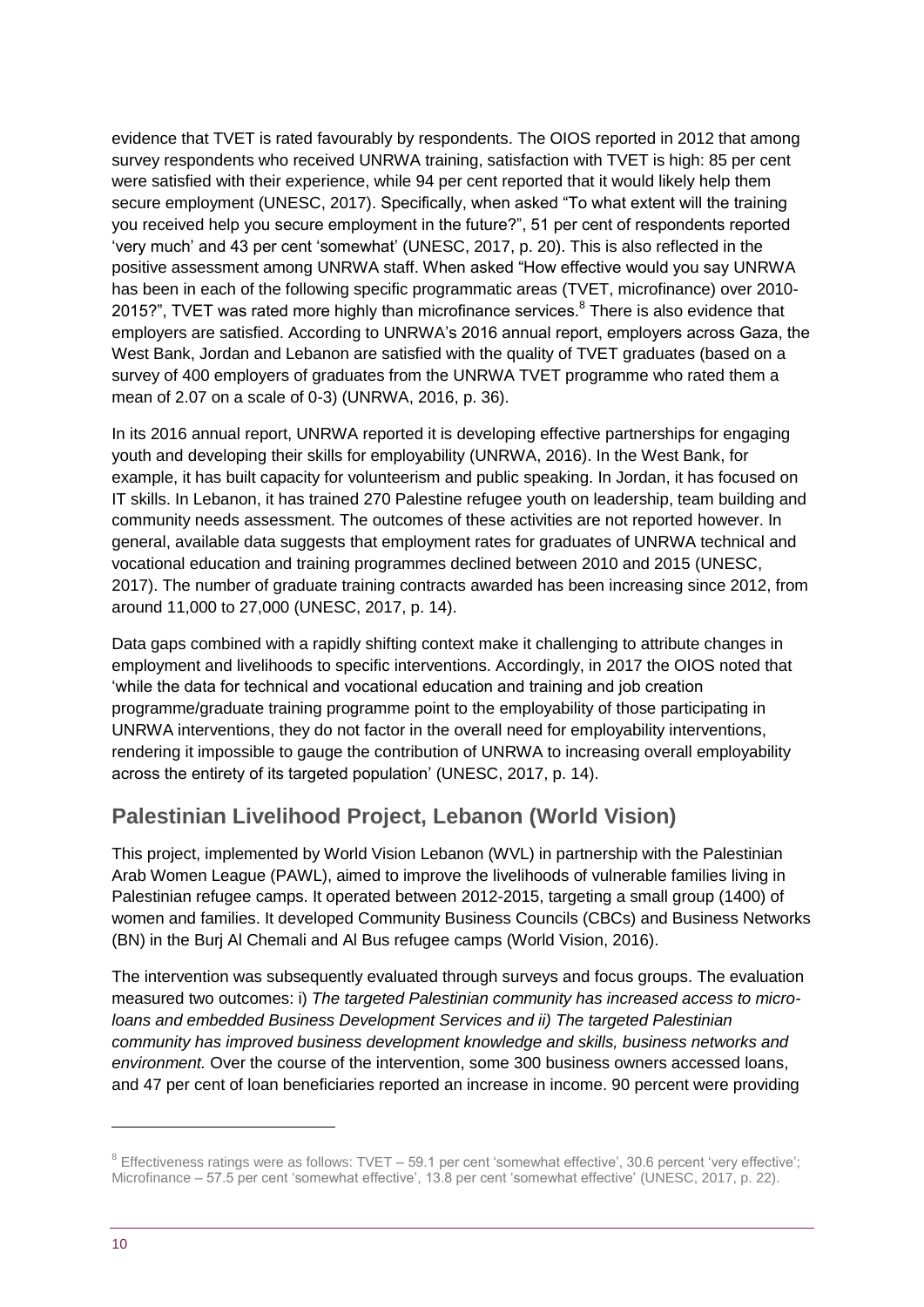for the basic needs of their children. Results on the second outcome were more modest: The project provided an opportunity for community members to join business networks and councils. While between 60-70 per cent participated in networks and councils, 26 per cent actually collaborated to share business information and skills, 53 per cent reported improvement on sales, competitive advantage, negotiations and marketing, and 70 per cent of respondents reported either stable or increased levels in profitability. A majority of business owners (88 per cent) who received direct assistance from the project and belonged to a CBC or BN reported an acceptable or high confidence level in their business. Evaluators concluded that as business owners were able to find more support in networks their confidence level increases and eventually yields an increase in income.

Sustainability was identified as a challenge for this project and was consequently given a low rating. This was due to the capacity of the CBC board members being relatively under-developed across important fields such as leadership, communication, advocacy, strategic planning, networking and social group management skills.

## <span id="page-10-0"></span>**5. Microfinance**

UNHCR advocates savings, credit, money transfers and micro insurance for supporting livelihoods among refugee populations on the basis that they can 'help safeguard assets, build financial capital, and open economic opportunities. Reliable sources of credit can provide a basis for planning and expanding business activities' (UNHCR, 2014, p. 8). A recent UNHCR stocktake of microfinance provision in protracted refugee settings concluded that 'more robust analyses' are needed (Azorbo, 2011, p. 24). A crucial success factor is whether loans are of a sufficient size to be invested in income generation (as opposed to merely supporting subsistence) (Ambroso et al, 2011). A UNHCR review concluded microfinance programmes can improve livelihoods in protracted population displacement in three ways: by increasing household economic security, individual human and social capital, and community credit culture and market stimulation of the market (Azorbo, 2011). For example, one UNHCR microfinance project in an IDP camp in Lira, northern Uganda, reported positive results in terms of increased economic security, increased human and social capital, enhanced credit culture and stimulation of the market. Further, recipients of a UNHCR-sponsored microcredit programme in Costa Rica reported that loans improved their quality of life and household income. Overall, however, rigorous or detailed evidence remains slim (ibid).

In terms of UNRWA's activities in this area, the 2017 OIOS concluded it has had mixed success on microfinance. UNRWA online data tends to report on loan disbursement and value, with little information about impact or loan use (UNRWA, 2016). Based on this data, there is some evidence that loan recipients were positive about their experience (UNESC, 2017). The aggregate value of all UNRWA microfinance/microcredit loans declined from 2009 to 2015 agency-wide, which can be explained by the economic and war-torn climate in the region. The value of loans to refugees decreased in all locations except Gaza. Of the UNRWA loan recipients surveyed, 73 per cent reported that the loan had helped improve their living conditions somewhat or very much since 2014 (UNESC, 2017, p. 19). Credits and loans also received fairly high approval ratings in the OIOS evaluation. When respondents were asked "To what extent did the UNRWA service improve your living circumstances between January 2014 and the present?", 30 per cent reported 'very much' and 43 per cent 'somewhat', respectively. Respondents considered this to have increased their living standards more than the provision of food or cash (UNESC, 2017, p. 20).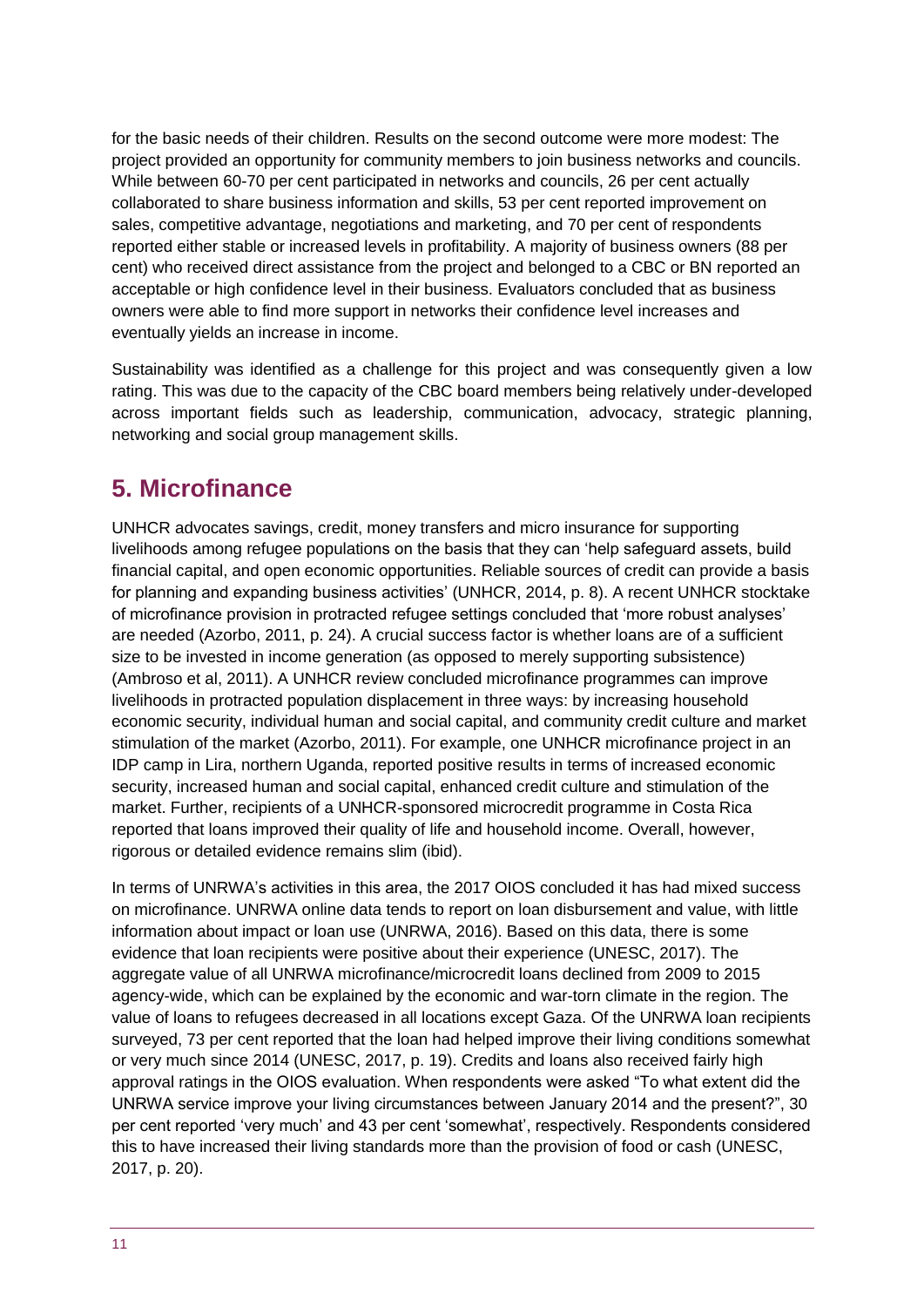Data from 2015 suggests a significant portion of UNRWAs credit portfolio is reaching young people. Some loan products are more attractive to young clients than others. Specifically, the gender-specific women's household credit (WHC) product accounts for 31 per cent of clients with loans. Around a quarter (24 per cent) of recipients of the microenterprise credit (MEC) product were youth. They reportedly run a wide range of microenterprises in the service, commerce, industry and agricultural sectors (UNRWA, 2015, p. 3). According to UNRWA's 2016 annual report, the microfinance programme achieved a milestone in generating a net income (profit) of US\$ 2,263,992 in 2016 (UNRWA, 2016, p. 35).

#### <span id="page-11-0"></span>**6. References**

- AUB. (2015). *Survey of the Socio-economic Status of Palestinian Refugees in Lebanon*. American University of Beirut (AUB) & UNRWA. Retrieved from [https://www.unrwa.org/sites/default/files/content/resources/survey\\_on\\_the\\_economic\\_status\\_of\\_palestin](https://www.unrwa.org/sites/default/files/content/resources/survey_on_the_economic_status_of_palestine_refugees_in_lebanon_2015.pdf) [e\\_refugees\\_in\\_lebanon\\_2015.pdf](https://www.unrwa.org/sites/default/files/content/resources/survey_on_the_economic_status_of_palestine_refugees_in_lebanon_2015.pdf)
- Azorbo, M. (2011). *Microfinance and refugees: lessons learned from UNHCR's experience.* . UNHCR Geneva. Retrieved fro[m http://www.unhcr.org/4d36ed9e9.html](http://www.unhcr.org/4d36ed9e9.html)
- Crawford, N., Cosgrave, J., Haysom, S., & Walicki, N. (2015). *Protracted Displacement: Uncertain Paths to Selfreliance in Exile*. Overseas Development Institute (ODI). London. Retrieved from <https://www.odi.org/sites/odi.org.uk/files/odi-assets/publications-opinion-files/9851.pdf>
- Feinstein International Center. (2012). *Refugee Livelihoods in Urban Areas: Identifying Program Opportunities*  Friedman School of Nutrition Science and Policy, Tufts University, Boston, USA. Feinstein International Center. Retrieved fro[m http://fic.tufts.edu/assets/PRM\\_report\\_Final\\_Recs.pdf](http://fic.tufts.edu/assets/PRM_report_Final_Recs.pdf)
- ICAI. (2013). *DFID's Support for Palestine Refugees through UNRWA*. Independent Commission for Aid Impact. Retrieved fro[m https://icai.independent.gov.uk/wp-content/uploads/ICAI-UNRWA-report-FINAL-](https://icai.independent.gov.uk/wp-content/uploads/ICAI-UNRWA-report-FINAL-110913.pdf)[110913.pdf](https://icai.independent.gov.uk/wp-content/uploads/ICAI-UNRWA-report-FINAL-110913.pdf)
- Jacobsen, K., & Fratzke, S. (2016). *Building Livelihood Opportunities for Refugee Populations: Lessons from Best Practice*. Transatlantic Council on Migration.
- Kamau, C., and Fox, J. (2013). *The Dadaab Dilemma: A Study on Livelihood Activities and Opportunities for Dadaab Refugees.* . Intermediaries in Development Nairobi.
- Mcloughlin, C. (2013). *Supporting Self-sufficiency in Situations of Protracted Population Displacement* GSDRC Helpdesk Research Report no. 1038. GSDRC, University of Birmingham. Birmingham.
- ODI. (2015). *Protracted refugees and livelihoods in Jordan*. Overseas Development Institute (ODI). London. Retrieved fro[m https://www.odi.org/sites/odi.org.uk/files/odi-assets/publications-opinion-files/9853.pdf](https://www.odi.org/sites/odi.org.uk/files/odi-assets/publications-opinion-files/9853.pdf)
- PAI & ATOS Consulting. (2015). *'Improving Food Security for the People of Gaza' Independent Evaluation*. Retrieved fro[m http://iati.dfid.gov.uk/iati\\_documents/5211386.pdf](http://iati.dfid.gov.uk/iati_documents/5211386.pdf)
- Rohwerder, B. (2016). *Sustainable Livelihoods in Ugandan Refugee Settings*. GSDRC Helpdesk Research Report 1401. GSDRC, University of Birmingham.
- TRANSTEC. (2016). *The Emergency Job Creation Programme: Providing Opportunities for People and Businesses Final Report*
- UNESC. (2017). *Evaluation of the Office of the United Nations Relief and Works Agency for Palestine Refugees in the Near East: Report of the Office of Internal Oversight Services*. Fifty-seventh session, Organizational session, 20 April 2017.
- UNHCR. (2014). *Global Strategy for Livelihoods: A UNHCR Strategy 2014-2018*. Retrieved from <http://www.unhcr.org/530f107b6.pdf>
- UNICEF. (2016). *Consultation on Technical and Vocational Education and Training in the Middle East and North Africa*. Workshop Report